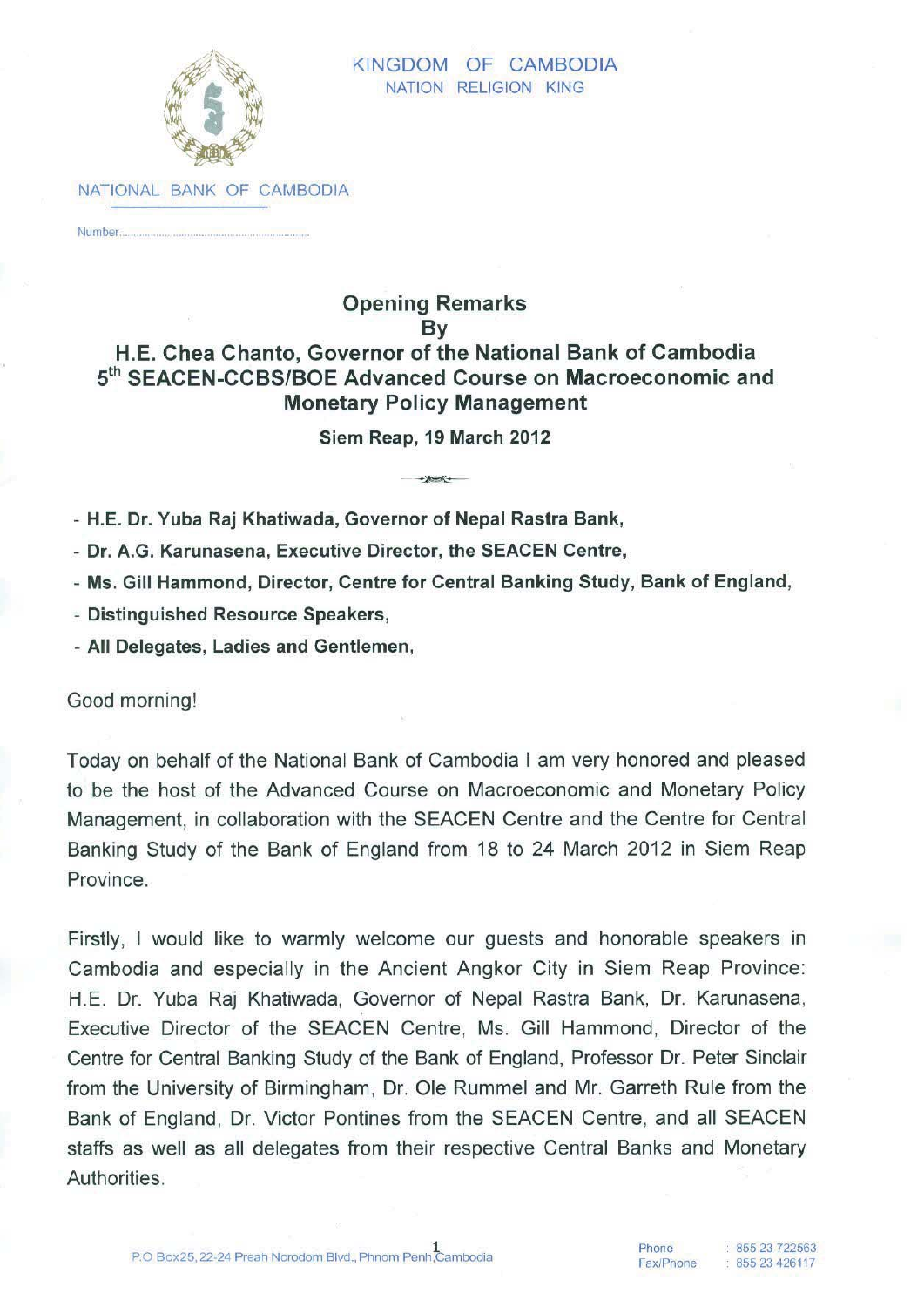I would like also to express my sincere gratitude to the SEACEN Centre and to the Centre for Central Banking Study of the Bank of England for making this course possible and for providing excellent opportunities for SEACEN Member Central Banks, not only to improve technical skills, but also to exchange knowledge and experiences of the recent global economic and financial developments and on the current and future challenges to monetary policy in emerging market economies.

It will be an excellent opportunity to discuss the implications for SEACEN Member Countries as well as the steps forward in formulating and managing policies to maintain dual stability in prices and financial markets.

## **Excellency, Distinguished Speakers, Delegates, Ladies and Gentlemen,**

As a forward, let me share with some views regarding the last developments in global economic landscape and the main lessons that SEACEN Member Countries have already learnt. Indeed, this one week course takes place in a very challenging period. All Member Countries have to sustain economic growth, to upgrade the regional integration and to continue their efforts for developing their own economy, whereas the environment is rather hostile and the European debt crisis is still overwhelming international markets.

The crisis has dramatically changed the macroeconomic situation, particularly in advanced economies, reducing the growth, expanding public debts, reducing fiscal spaces, impacting monetary policy operations and creating banking fragilities, which pose new challenges both to emerging and developing economies, especially in our region.

Key policy lessons from these developments notably are 1) a sufficient fiscal space is needed in order to cope with vulnerabilities to external shocks – it means greater fiscal prudence, 2) price stability and financial stability are strongly connected – it implies better coordination between monetary policy and macro-prudential policy, and 3) financial liberalization and integration crucial for domestic financial development and growth – it demands more financial liberalization / integration. Therefore, the most expected economic targets of the post-crisis period should be higher growth, lower debt and more financial stability. Of course, in order to achieve this new environment, it will take time and closer policy coordination is essential.